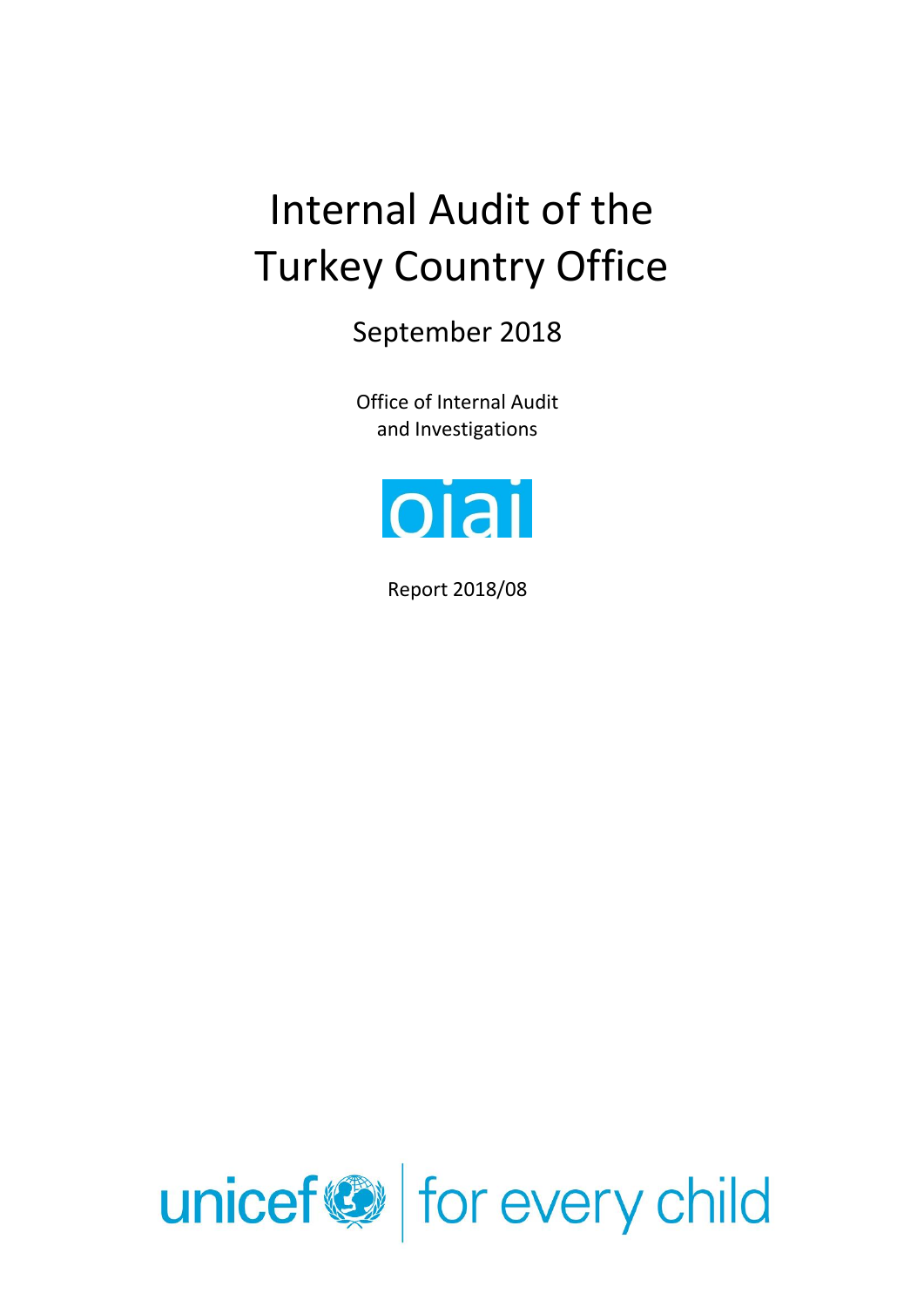## Summary

 $\_$  , and the set of the set of the set of the set of the set of the set of the set of the set of the set of the set of the set of the set of the set of the set of the set of the set of the set of the set of the set of th

The Office of Internal Audit and Investigations (OIAI) has conducted an audit of the Turkey Country Office. The audit assessed the office's governance, risk management and internal control. The audit team visited the office from 9 to 27 April 2018, and the review covered the period from 1 January 2017 to 27 April 2018.

The 2016-2020 country programme has four main components: *Equity, social inclusion and resilience building*; *Quality data, knowledge and advocacy for child rights*; *Gender equality among children and adolescents*; and *Expanded partnership for children*. There is also a crosssectoral component. The total approved budget for the country programme was US\$ 54.8 million, of which US\$ 4.8 million was Regular Resources (RR) and US\$ 50 million was Other Resources (OR). RR are core resources that are not earmarked for a specific purpose. OR are contributions that may have been made for a specific purpose such as a programme, strategic priority or emergency response, and may not always be used for other purposes without the donor's agreement. An office is expected to raise the bulk of the resources it needs for the country programme as OR, up to the approved ceiling. Country offices facing an emergency situation can also seek to raise Other Resources (Emergency), or ORE.

Turkey is an upper middle-income country. Over the past decade, economic reforms have contributed to a growing economy. However, Turkey is currently hosting the largest number of refugees of any country in the world, with more than 3.6 million Syrians living under temporary protected status – approximately half of whom are children. In addition, there are approximately 360,000 citizens of different nationalities seeking international protection. The Turkish Government is committed to responding to the needs of refugees and has invested significant national resources to do so. However, their unprecedented numbers require supplementary international support.

The Syrian emergency response is implemented under the Regional Refugee and Resilience Plan (3RP), which covers five countries.<sup>1</sup> It is coordinated by United Nations High Commission for Refugees and United Nations Development Programme. For 2018-2019, 3RP will focus on assisting the Government of Turkey with the specific needs of the Syrians under temporary protection, as well as helping communities to promote self-reliance and obtain greater access to livelihoods opportunities. The Turkey Country Office is expecting to raise up to US\$ 451.8 million in ORE for the 2018-2019 3RP.

The Turkey Country Office is in Ankara and has one zone office in Gaziantep. As of April 2018, the country office had a total<sup>2</sup> of 140 posts,<sup>3</sup> of which 29 were international professional (IP), 63 were national officer (NO), 43 were general service (GS), and the remaining five were UN Volunteers. In addition, Turkey is the only country that hosts both a UNICEF National Committee and a UNICEF country office. The Turkish National Committee (TNC) was established in 1956.

The audit noted a number of areas of good practice. For example, the office has strengthened its assurance activities by signing a Memorandum of Understanding (MoU) with the national Supreme Audit Institution to conduct scheduled audits of Government partners that receive

**.** 

<sup>1</sup> Besides Turkey, they are Egypt, Jordan, Lebanon and Syria. See http://www.3rpsyriacrisis.org.

<sup>&</sup>lt;sup>2</sup> Including 30 positions in Gaziantep (three IP, 12 NO, 10 GS and five UN Volunteers).

<sup>&</sup>lt;sup>3</sup> Posts includes fixed-term (FTs) and temporary appointments (TAs).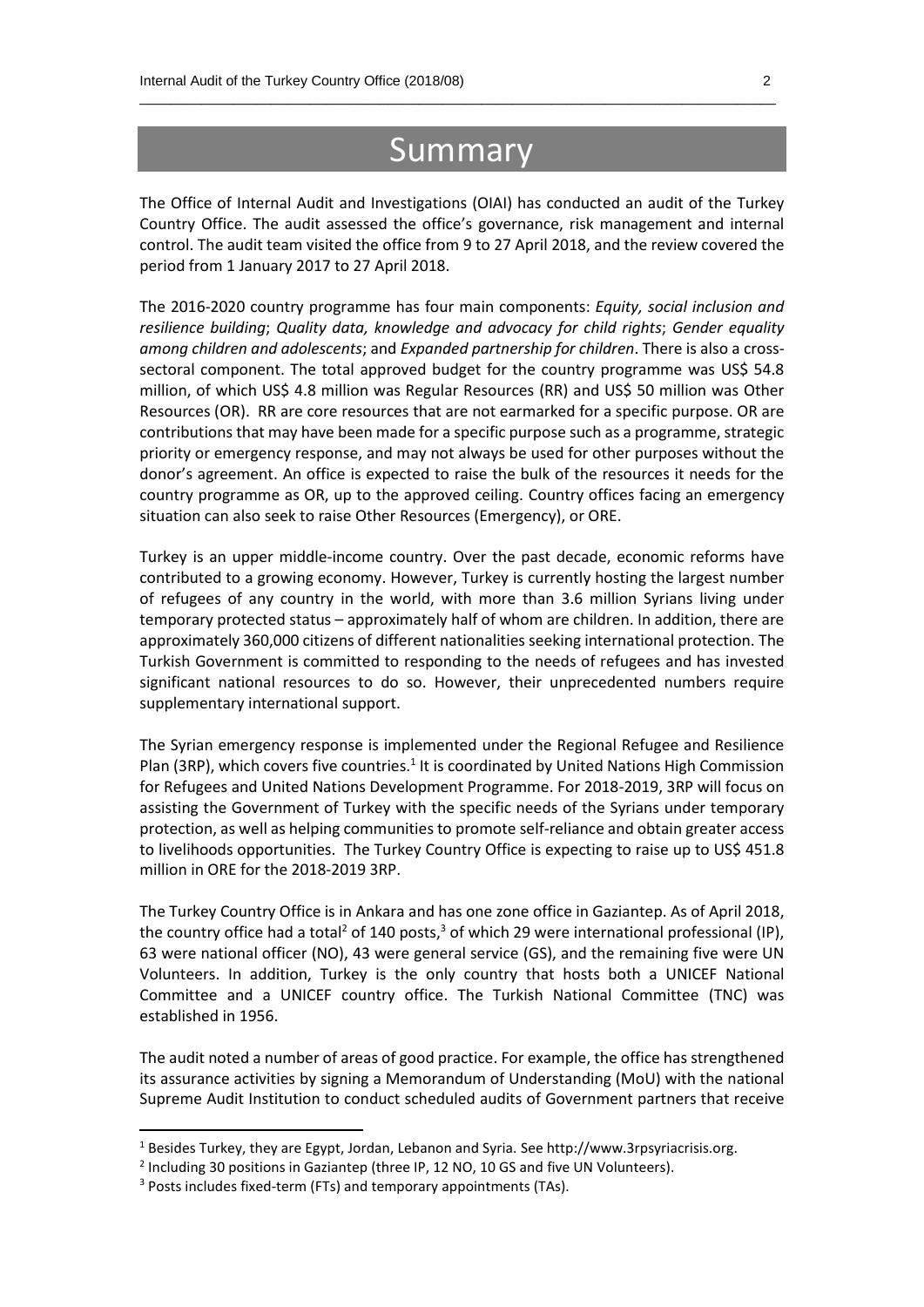cash transfers from UNICEF. The office has also enhanced the accuracy of the data and information it reports by streamlining its data sources and aligning the 3RP and the relevant humanitarian frameworks within the context of the country programme.

 $\_$  , and the set of the set of the set of the set of the set of the set of the set of the set of the set of the set of the set of the set of the set of the set of the set of the set of the set of the set of the set of th

#### Action agreed following the audit

The audit also identified areas where further action was needed to better manage risk to UNICEF's activities. None of these areas were identified by the audit team as high priority. However, in discussion with the audit team, the country office has agreed to take a number of measures to address these risks and issues.

#### Conclusion

Based on the audit work performed, OIAI concluded at the end of the audit that the country office's governance, risk management and internal controls were generally established and functioning during the period under audit.

The Turkey Country Office, the Europe and Central Asia Regional Office (ECARO), the relevant headquarters divisions and OIAI will work together to monitor implementation of the measures that have been agreed.

Office of Internal Audit and Investigations September 2018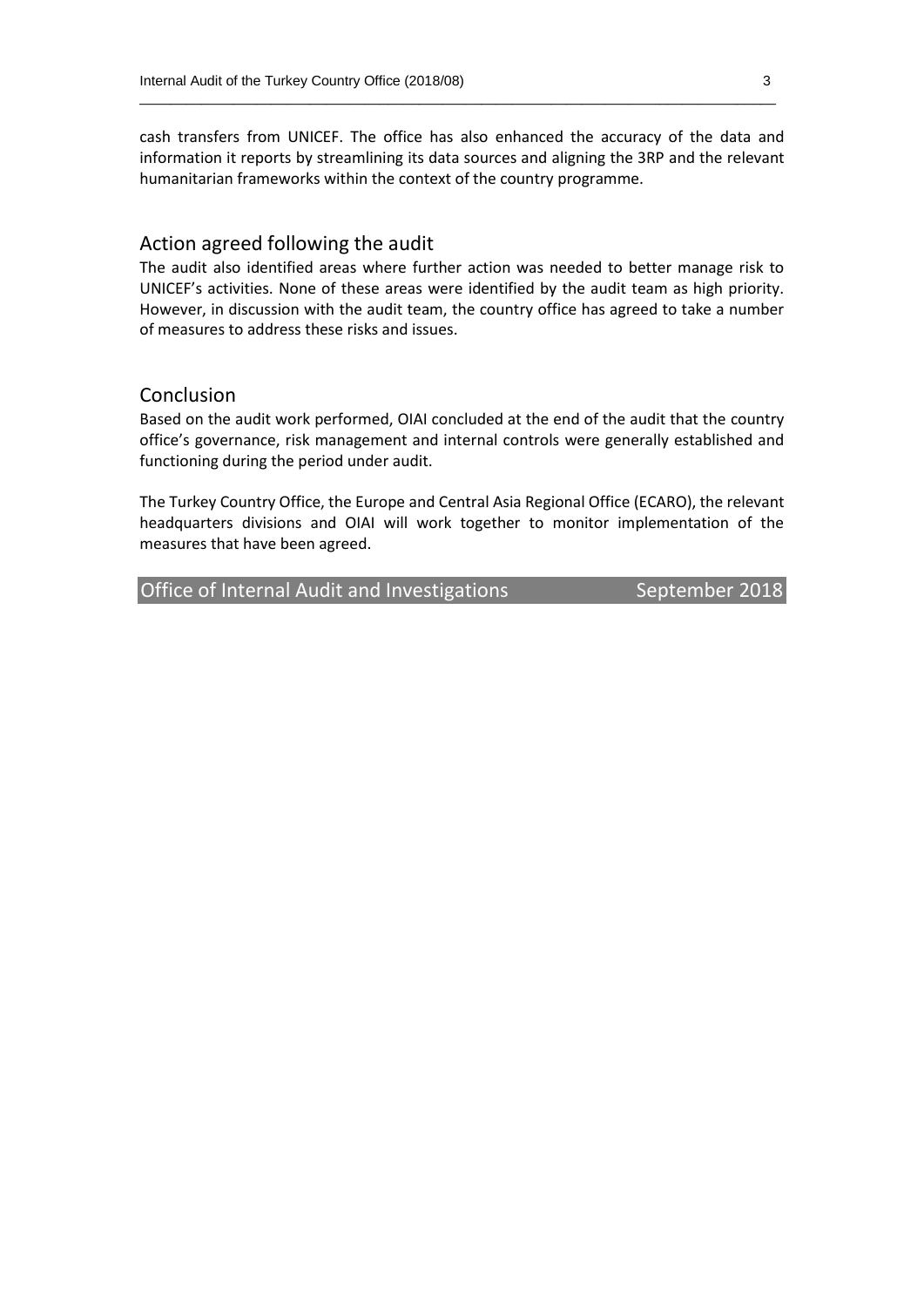# Contents

 $\_$  , and the set of the set of the set of the set of the set of the set of the set of the set of the set of the set of the set of the set of the set of the set of the set of the set of the set of the set of the set of th

| <b>Summary</b>                                                     | $\mathbf{2}$ |
|--------------------------------------------------------------------|--------------|
| <b>Objectives</b>                                                  | 5            |
| <b>Observations</b>                                                | 5            |
| Integrated humanitarian and development interventions              | 5            |
| Results chain                                                      | 6            |
| Reporting of contributions                                         | 7            |
| <b>Collaboration with Turkey National Committee</b>                | 8            |
| Partnerships                                                       | 9            |
| Payments to bodies other than partners                             | 10           |
| Supply distribution                                                | 11           |
| Accountability to affected populations                             | 11           |
| Protection from sexual exploitation and abuse (PSEA)               | 13           |
| Annex A: Methodology, and definition of priorities and conclusions | 14           |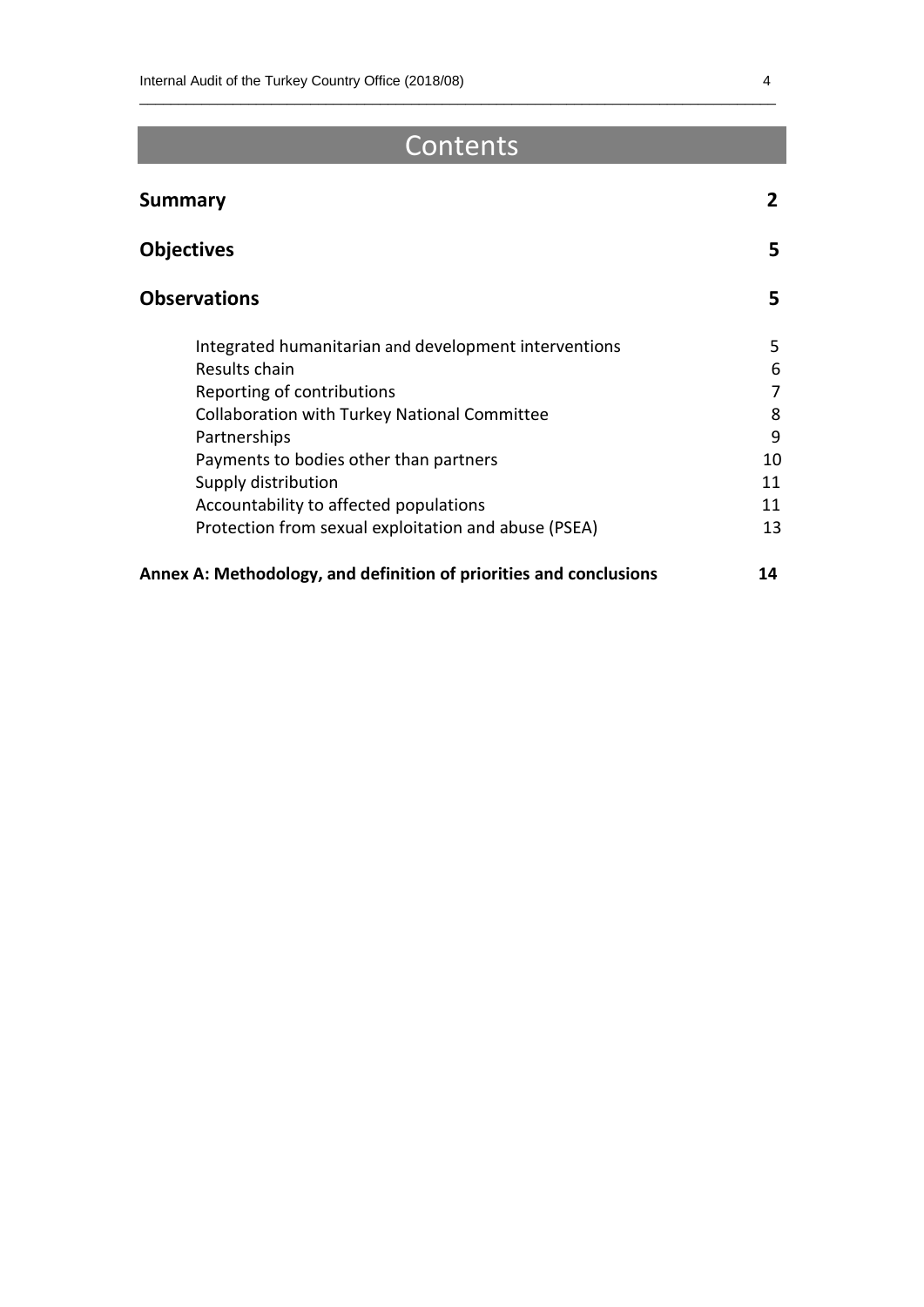# **Objectives**

 $\_$  , and the set of the set of the set of the set of the set of the set of the set of the set of the set of the set of the set of the set of the set of the set of the set of the set of the set of the set of the set of th

The objective of the country office audit is to provide assurance as to whether there are adequate and effective controls, risk-management and governance processes over a number of key areas in the office. In addition to this assurance service, the audit report identifies, as appropriate, noteworthy practices that merit sharing with other UNICEF offices.

This report presents the more important risks and issues found by the audit, the measures agreed with the client to address them, and the timeline and accountabilities for their implementation. It does not include lower-level risks, which have been communicated to the client in the process of the audit.

# Audit observations

#### Integrated development and humanitarian interventions

The 2016-2020 country programme goal is to reduce the equity gaps affecting the most vulnerable children. At the output level, the country programme aims to contribute to the reduction or elimination of the most critical bottlenecks and barriers to realization of children's rights.

The country office planned a combination of strategies that required the merging of UNICEF's typical engagement in middle-income countries with one based on humanitarian action. The programme environment in Turkey was such that UNICEF's response to the Syria refugee crisis focused on strengthening the existing national systems to support the needs of the most vulnerable children, including Syrian children. This implied a continuum between humanitarian response and systems strengthening in general and was adopted as a crosscutting approach in all the country programme components.

The office throughput had increased from US\$ 97.1 million in 2016 to US\$ 151 million in 2017, with a significant amount of these resources being in support of the Syrian crisis. The significant spend in the emergency response led to some perceptions that support for the progressive realization of rights for other children in the country were being crowded out. These perceptions could be caused by the blurring of humanitarian and development activities, as humanitarian activities are more immediately visible whilst the cumulative impact from systems strengthening takes time to demonstrate. This increases the reputational risk for UNICEF. In discussions with a Government partner, the audit team was told that there was need to more clearly distinguish humanitarian assistance from development support.

The audit reviewed whether reports to donors and partners were based on agreed log frames, and that there was sufficient clarity on output indicators and means of verification to enable the office to respond to such misconceptions with verifiable data. In fact, there was a careful distinction between the various categories of children that were considered vulnerable – but this was in UNICEF internal documents. The extent to which it was communicated publicly was not clear, although the office stated that it had emphasized all vulnerable children in different fora.

**Agreed action 1 (medium priority)***:* The Turkey Country Office agrees to continue to ensure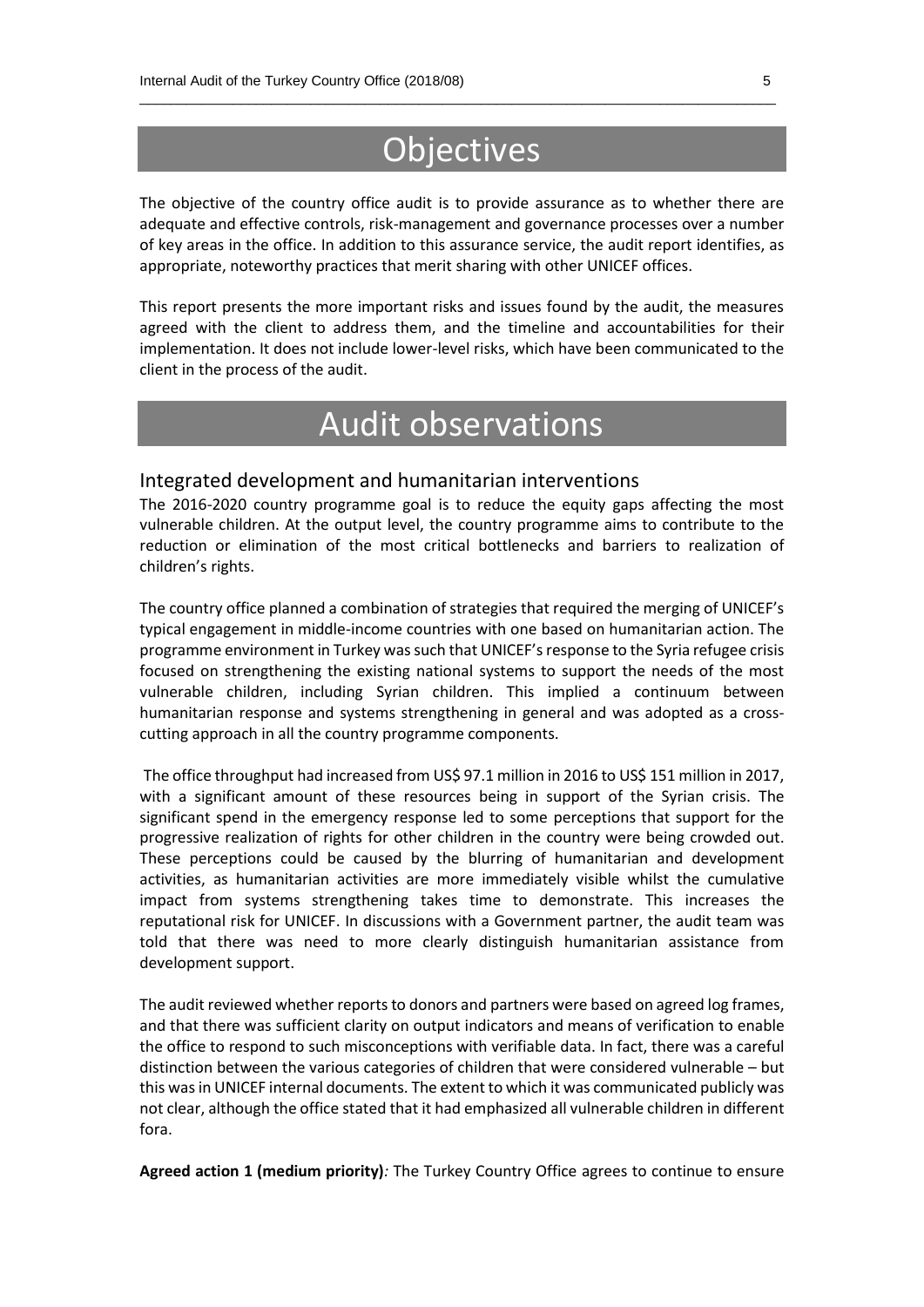that its messages on the impact of interventions on all vulnerable children in Turkey are amplified periodically.

 $\_$  , and the set of the set of the set of the set of the set of the set of the set of the set of the set of the set of the set of the set of the set of the set of the set of the set of the set of the set of the set of th

Responsible staff members: Representative Date by which action will be taken: December 2018

#### Results chain

**.** 

UNICEF practices results-based management, and offices, including country offices, are required to plan for results that can be reported against both outputs and outcomes, and can be evidence-based, using defined indicators and baselines. There should be a logical relationship between the outputs, outcomes $4$  and indicators used. The results are uploaded to a Results Assessment Module that allows access to the results across the UNICEF system.

*Child Rights Monitoring:* As part of Outcome 2 *Quality data, knowledge and advocacy for child rights*, the 2016-2020 country programme includes strengthening Child Rights Monitoring (CRM) systems, a series of mechanisms used in identifying and/or addressing child-rights violations. These include independent redress mechanisms, regulatory and oversight bodies, and civil society organizations. This Outcome includes two outputs. Output 1 was increased capacity to generate and use quality and disaggregated evidence on the situation of children for monitoring, reporting and advocacy. Output 2 was increased capacity to monitor childrights violations and activate redress actions in line with international standards and good practices. Under output 2, the office supported the capacity building activities of NGOs for evidence generation, including the formation of a child-rights network on children with disabilities and another network on violence against children, to undertake concerted dialogue on child rights and to carry out data collection activities.

There were challenges in making progress on the implementation of planned activities, mainly due to the restricted number of CRM NGOs and limited technical expertise of available CRM NGOs. These reduced opportunities for independent evidence generation for monitoring of, and advocacy for, child rights. However, the office said that although there had been some constraints arising out of the current situation, the impact of these constraints had been minimized by its support to the networks mentioned above.

The audit noted that when the 2016-2020 country programme was being designed in 2015, the office had identified certain challenges in the programming environment beyond the CO's control. In the view of the audit, the fluidity of the prevailing environment called for regular assessments to ensure proactive mitigation of risks encountered during implementation and reviews of the appropriateness of the outputs aimed at achieving the desired outcomes.

*Expanded partnerships for children*: The 2016-2020 Country Programme Document outlines outcome 4 as "By 2020, relevant national entities share validated good practices with other countries". With the output is stated as "supporting relevant national entities to have increased capacity to validate, document and share good practices with other countries."

<sup>4</sup> An outcome is a planned result of the country programme, against which resources will be allocated. It consists of a change in the situation of children and women. An output is a description of a change in a defined period that will significantly contribute to the achievement of an outcome. Thus, an output might include (say) the construction of a school, but that would not in itself constitute an outcome; however, an improvement in education arising from it would.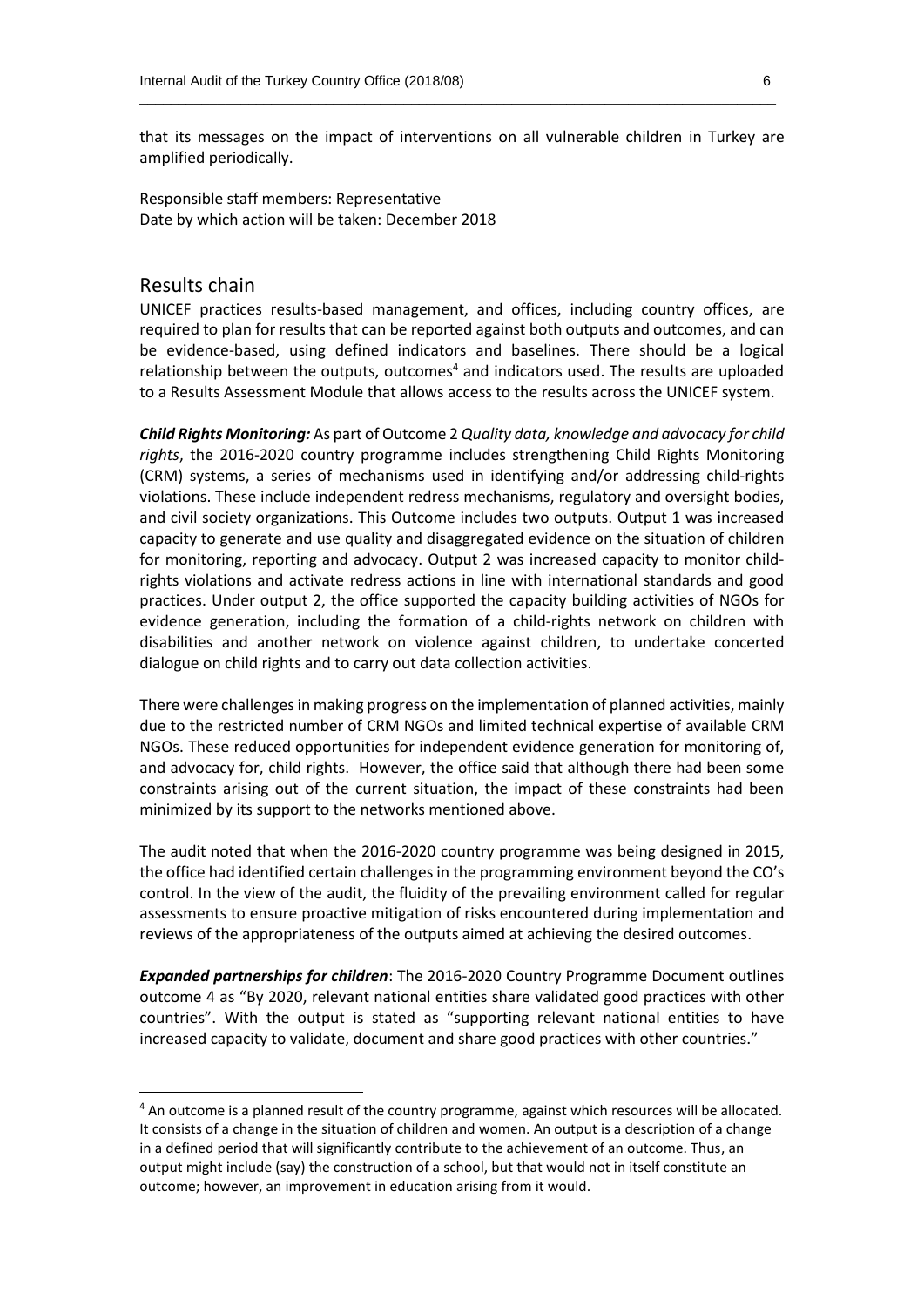The audit's review of the Result Assessment Module noted that, under Outcome 4, that earthquake preparedness is the focus of cooperation with a Government partner. The intention was to provide other countries with the opportunity to learn from Turkey's experience, given the Government's expertise in humanitarian supply and logistics. The office explained that the key strategy in support of the outcome and output was premised on convening partnerships with diverse stakeholders, whilst leveraging Turkey's strong capacities in emergency preparedness and logistics, and its well-developed market infrastructure, to support humanitarian and development activities within and outside the country, using UNICEF's global networks. However, it was unclear how the contribution from these activities would contribute to the achievement of articulated output and outcome.

 $\_$  , and the set of the set of the set of the set of the set of the set of the set of the set of the set of the set of the set of the set of the set of the set of the set of the set of the set of the set of the set of th

**Agreed action 2 (medium priority)***:* Based on the lessons learned from the first two years of the country programme, the Turkey Country Office agrees to:

- i. Undertake a periodic assessment of the activities, strategies and partnerships underpinning Outcome 2, and make any adjustments necessary to ensure measurability and subsequent achievement.
- ii. Review outcome four to ensure that UNICEF's contribution can be assessed at the outcome level.

Responsible staff members: Deputy Representative Date by which action will be taken: January 2019

#### Reporting of contributions

**.** 

UNICEF sets conditions under which OR contributions are accepted. These differ between non-emergency and emergency OR (ORE) contributions. The former is accepted in line with the OR-funded components of the approved country programme; this is specified by Rule 104.1 of the UNICEF Financial Regulations and Rules. However, Rule 104.4 states that ORE contributions are accepted in accordance with UNICEF humanitarian appeals, or inter-agency consolidated appeals in which UNICEF participates. Either way, once a contribution agreement is signed, a grant is created in VISION<sup>5</sup> with the appropriate coding.

The audit noted that in 2016, the office had received grants aimed at investing in the future for children and young people affected by the Syrian conflict. The donor did not want UNICEF to categorize the contribution as humanitarian, given the significant resilience-building component. However, UNICEF did not have a coding category for resilience-related contributions.

Thus, a temporary solution was found to assist timely release of the contribution. The temporary solution found by Public Partnerships Division (PPD), in consultation with the Division of Financial and Administrative Management (DFAM) and the Office of Emergency Programmes (EMOPS), was to create a new tagging option under the "Fundraising Purpose" in VISION called "Development funds or humanitarian/resilience response". While the contribution would still be coded as ORE or OR, this sub-category allowed for internal tracking of grants of such nature. In line with the donor's request, the grant was created as a regular OR grant, while UNICEF internally was able to track this funding against the activities outlined in the humanitarian appeal.

<sup>5</sup> VISION is UNICEF's management system (from Virtual Integrated System of Information).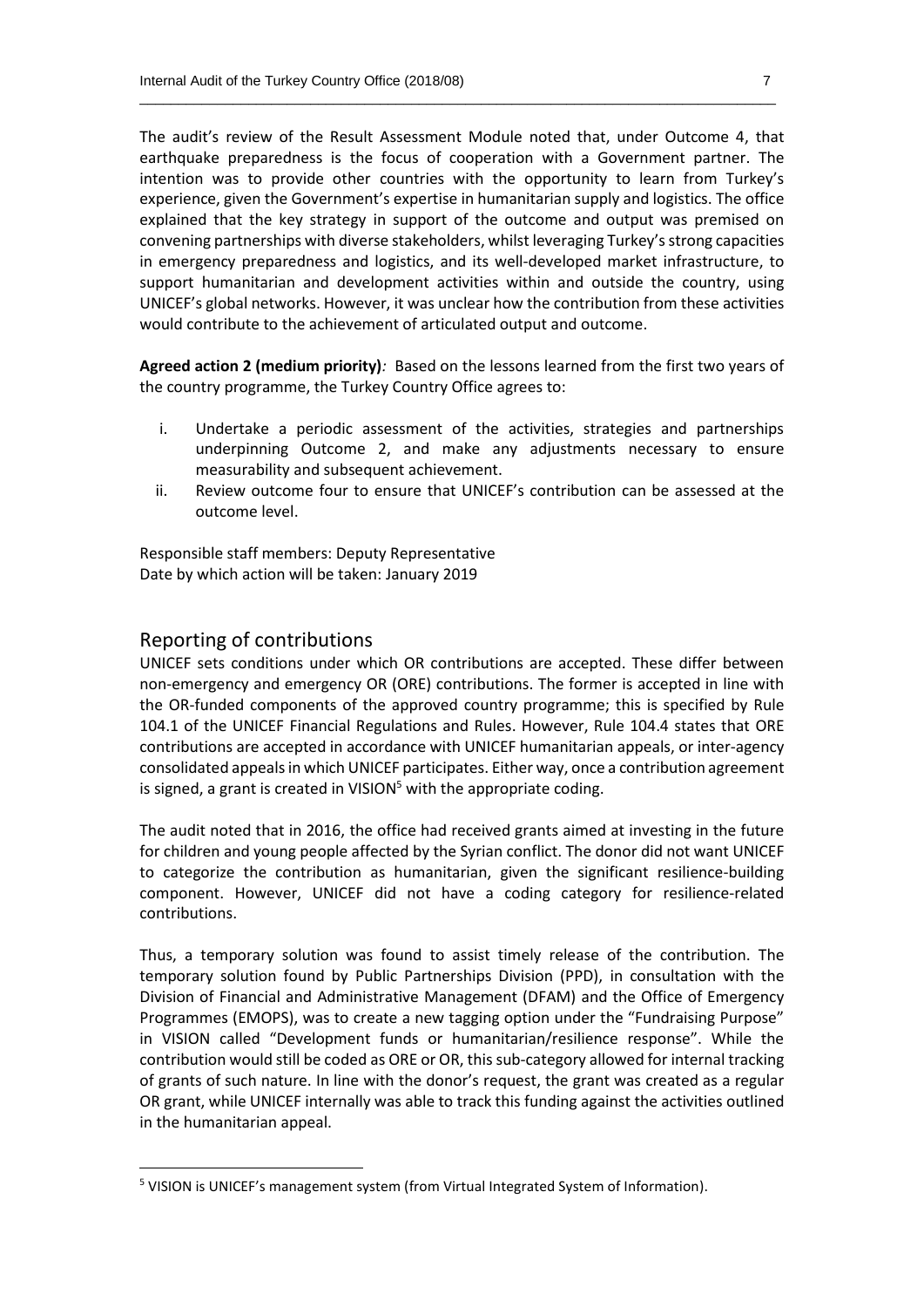PPD confirmed that many donors considered resilience and system strengthening funding in protracted emergencies as development, while UNICEF associates this type of funding with activities outlined in the humanitarian appeals. The audit team confirmed with DFAM that there had been 257 grants created using this temporary tagging. Given the increase in resilience and system strengthening funding in protracted emergencies, there is a need for UNICEF to look into the current contribution requirements and coding system. This is the more so given that UNICEF's 2018-2021 Strategic Plan and the broader development frameworks(such as the Sustainable Development Goals) all emphasize the importance of the interaction between humanitarian interventions and development. The absence of a mechanism to clearly reflect this within UNICEF's management information systems may result in inaccuracies in reporting UNICEF's focus, while also over-inflating its OR funding status. At the same time the regular OR ceiling was increased to US\$ 60 million even though the funds were specifically for the 3RP.

 $\_$  , and the set of the set of the set of the set of the set of the set of the set of the set of the set of the set of the set of the set of the set of the set of the set of the set of the set of the set of the set of th

**Agreed action 3 (medium priority)***:* PPD, in coordination with DFAM, EMOPS and other divisions as necessary, agrees to review the current contribution requirements and coding system, and identify a solution that could more accurately code, track and report on the contributions that fall within the humanitarian-development continuum.

Responsible staff members: Deputy Director, Government Partnerships PPD Date by which action will be taken: 31 March 2019

#### Collaboration with the Turkish National Committee

The Turkish National Committee (TNC) for UNICEF raises funds for global priorities, regional emergencies and for the Turkey Country Office. The TNC is the only National Committee (NatCom) that co-exists with a UNICEF country office in the same country. As a NatCom, the TNC – in line with other NatComs – raises funds for UNICEF's activities worldwide: its efforts are not solely or specifically directed at funding activities in Turkey. Support to humanitarian operations in Turkey is largely from international appeals and the Government, although the TNC does have close collaboration with the office and is an important partner for UNICEF's activities in-country.

The 2018-2019 office partnerships strategy for resource mobilization<sup>6</sup> and leveraging (updated in February 2018) noted the advantages of having a NatCom fundraising and undertaking advocacy work within Turkey, but also acknowledged the challenges created by this arrangement; for example, in messaging – the TNC has an overview of UNICEF worldwide, whereas the Turkey Country Office has a national focus. The strategy also noted that funding from the TNC specifically to the Turkey country programme had decreased from US\$ 2.63 million in 2014-2015 to US\$ 1.1 million in 2016-2017.

There was a Joint Strategic Plan (JSP) that outlined the areas of collaboration and engagement on fundraising and advocacy between the country office, the TNC and UNICEF's Private Fundraising and Partnerships (PFP) Division. The 2017-2018 JSP had been signed by the three parties. In 2017, a new electronic platform was designed to capture and standardize the JSPs between PFP and all National Committees from 2018 onwards. This enabled PFP and the

1

 $6$  While the terms "resource mobilization" and "fundraising" are often used interchangeably, the former is slightly broader; although fundraising is its largest single component, it also includes mobilizing resources in the form of people (volunteers, consultants and seconded personnel), partnerships, or equipment and other in-kind donations.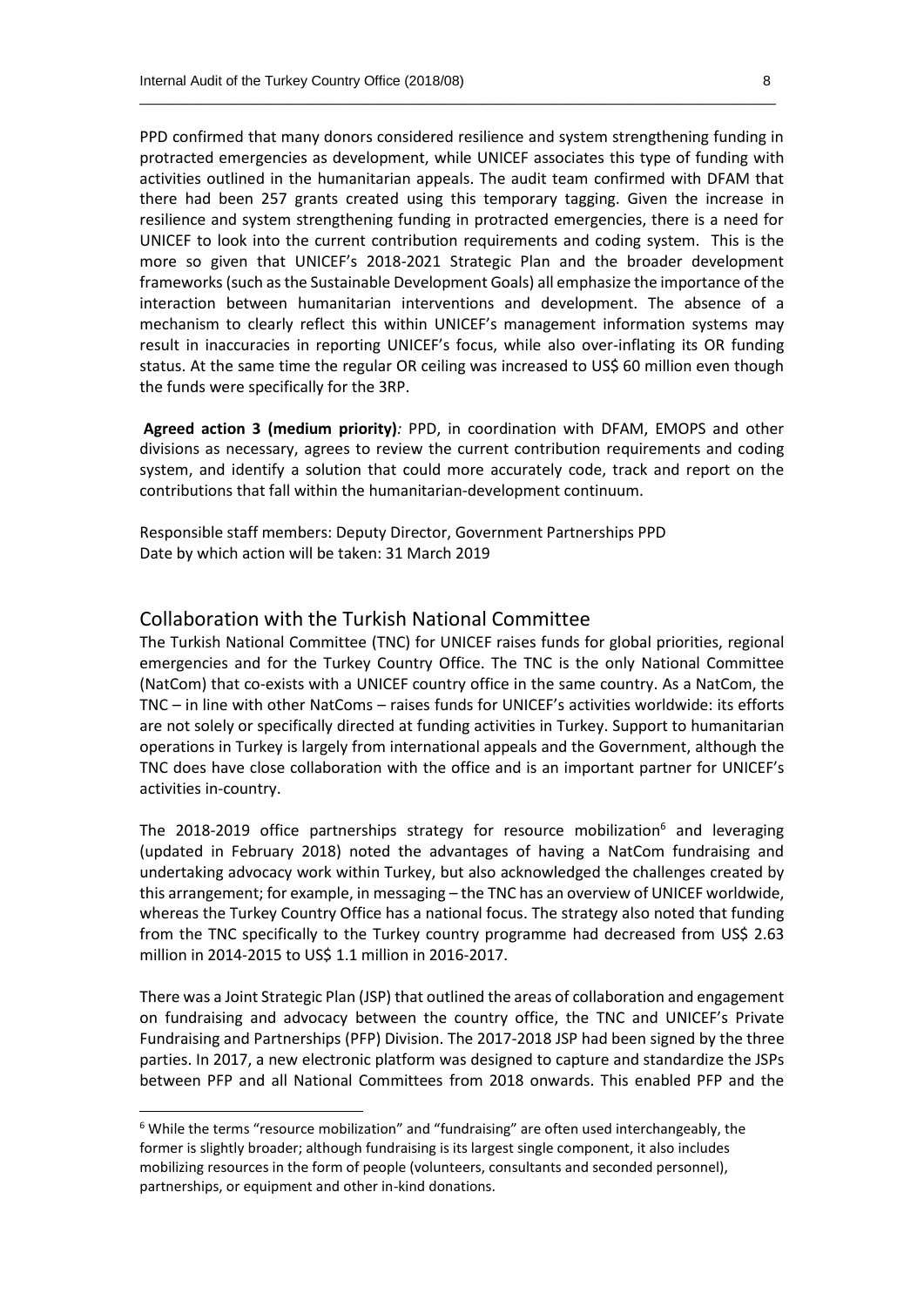NatComs to digitally sign the document online. In 2018, the PFP said that 2018-2021 JSP was shared with the CO. However, the Turkey set-up was unique, and the standardized JSP did not capture the varying functions of the TNC and the Turkey Country Office – for example, on advocacy and messaging. This could lead to unclear accountabilities regarding the way in which UNICEF should be presented.

 $\_$  , and the set of the set of the set of the set of the set of the set of the set of the set of the set of the set of the set of the set of the set of the set of the set of the set of the set of the set of the set of th

**Agreed action 4 (medium priority)**: Private Fundraising and Partnerships agrees to ensure that the agreement and outline on collaboration modalities, between the Turkey Country Office and the Turkish National Committee, are duly documented in the new JSP platform.

Responsible staff members: Chief Country Relations, PFP Date by which action will be taken: 31 December 2018

#### Partnerships

1

In 2016-2020 country programme document stated that the country programme partnership with NGOs would be expanded, as these partnerships are regarded as key to achieving results for children. In 2017-2018, there were 18 programme documents signed with NGOs, with a financial commitment amounting to approximately US\$ 96 million. For all six PCAs reviewed by the audit team, direct selection<sup>7</sup> had been chosen and the rationale for the selected approach documented. The audit reviewed the most significant partnerships (in resource terms) and noted the following.

*Conditional Cash Transfer for Education:* The CCTE Programme for refugees makes targeted cash transfers to refugee families to support some 230,000 children to attend school regularly.<sup>8</sup> It is a partnership between Ministry of Family and Social Policies (MoFSP), Ministry of National Education (MoNE), the Turkish Red Crescent (TRC) and UNICEF. MoFSP and MoNE have been implementing CCTE since 2003 for Turkish children. The CCTE for refugees was launched in 2017 as an extension of the national programme. The CCTE and the Emergency Social Safety Net (ESSN) Programme (a partnership of MoFSP, Turkish Red Crescent and the World Food Programme) are two complementary cash-transfer programmes that are enhancing the capacity of the Government of Turkey to deliver shock-responsive social protection, while at the same time paving the way for integration of Syrians and other refugees into the national social assistance system.

The two programmes use common operational structures, including common application sites, a common card system for payment (Kizilaykarts), and a shared call centre for queries and complaints. For CCTE beneficiary families, of whom over 80 percent also receive the ESSN, the complementarity of the two programmes promises better outcomes, with ESSN allowing them to cover their basic needs, and the CCTE providing additional amounts if they send their children to school regularly**.** The complementarity of the programmes, have drawn praise from some sectors in Turkey. The programmes continue to be a learning process, and useful experience is being accrued. This experience could benefit cash transfer programmes supported by other UNICEF offices, and it would be useful to record the key risks and challenges experienced, the lessons learned, and the various tools developed, and operating procedures used.

 $7$  An office can select partners either through indirect selection or direct selection. With direct selection, the office will approach a single partner it thinks is appropriate, whereas indirect selection allows all potential partners to respond to an expression of interest.

<sup>8</sup> For more details on CCTE, see https://www.unicef.org/media/media\_95183.html.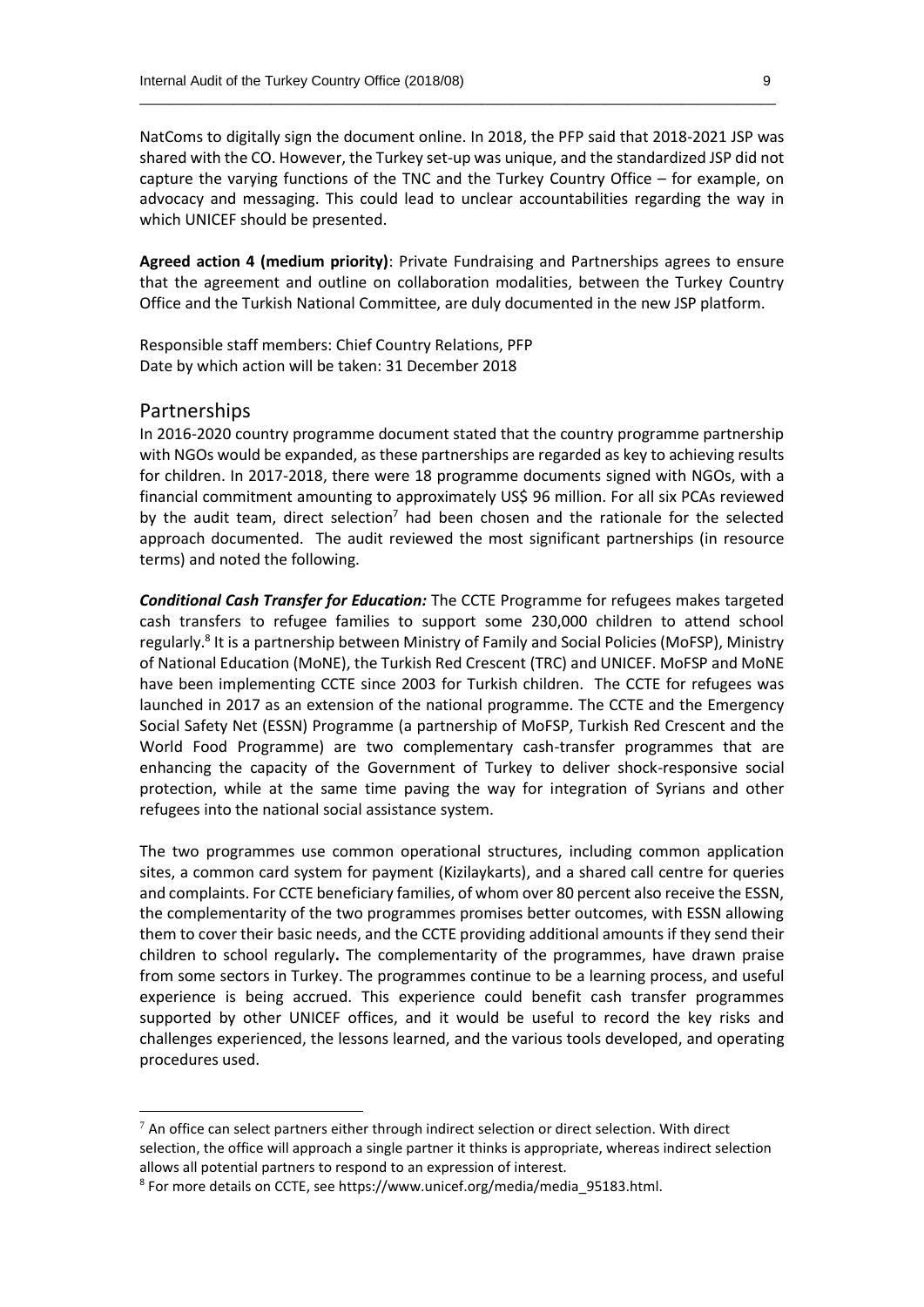The UNICEF zone office in Gaziantep had a clearly-defined role in ensuring monitoring at the sub-national level with three monitors specifically for CCTE. There was room for increased synergies between CCTE and ESSN in the areas of programme monitoring and communitybased feedback systems.

 $\_$  , and the set of the set of the set of the set of the set of the set of the set of the set of the set of the set of the set of the set of the set of the set of the set of the set of the set of the set of the set of th

**Agreed action 5 (medium priority)***:* The Turkey Country Office agrees to:

- i. Together with the regional office and headquarters, document the key risks/ challenges, lessons learned, tools and procedures used in the implementation of the CCTE as a short report that can be shared for consideration in defining good practice for similar social cash-transfer activities.
- ii. Explore ways to increase synergies with the ESSN programme on working more closely in monitoring and community-based feedback systems, to optimize efficiency and effectiveness of programming.

Responsible staff members: Deputy Representative Date by which action will be taken: December 2018

#### Payments to bodies other than partners

1

Under the framework of the Regional Refugee and Resilience Plan (3RP), and in line with the *No Lost Generation Initiative*, UNICEF has worked closely with the Ministry of National Education (MoNE) and other partners to support the Government of Turkey through the provision of financial incentives to Syrian volunteer teachers. This programme has been a critical element of UNICEF's and MoNE's joint education personnel management strategy.

In 2014, a Memorandum of Understanding (MoU) was signed between the Post and Telegraph Organization (PTT), MoNE and UNICEF to operationalize the programme and regulate the methods of payment. The mechanism allowed 13,200 Syrian volunteers to receive a monthly stipend. All payments were made through UNICEF direct cash transfers PTT totaling approximately US\$ 116 million from 2016 to the time of the audit.

The signed MoU clarified that although the workplan was signed between MoNE and UNICEF, PTT will be used to make payments to listed volunteers. A review of sample of transactions showed that MoNE and PTT were recorded as two separate implementing partners in VISION. As such, the system did not reflect the fact that payments to PTT were on behalf of MoNE, which signed and submitted the Funding Authorization Certificate of Expenditure (FACE) forms<sup>9</sup> to UNICEF to request and report the use of funds. This means that, if care was not taken, an amount already paid to PTT could continue to be reflect in VISION as a liability and therefore paid to MoNE.

DFAM confirmed to the audit team that payments to an alternate party (i.e. PTT), for DCT transactions, were allowed under a 'permitted payee' option. This occurs when a specific payment must be made to authorized party on behalf of the implementing partner. However, at the time of the audit, there was no specific guidance or accounting procedure in place for such payments.

**Agreed action 6 (medium priority)***:* The Division of Financial and Administrative Management

<sup>&</sup>lt;sup>9</sup> The FACE forms also reflect the workplans, which set out the activities for which funds are being requested, or on which they have been spent.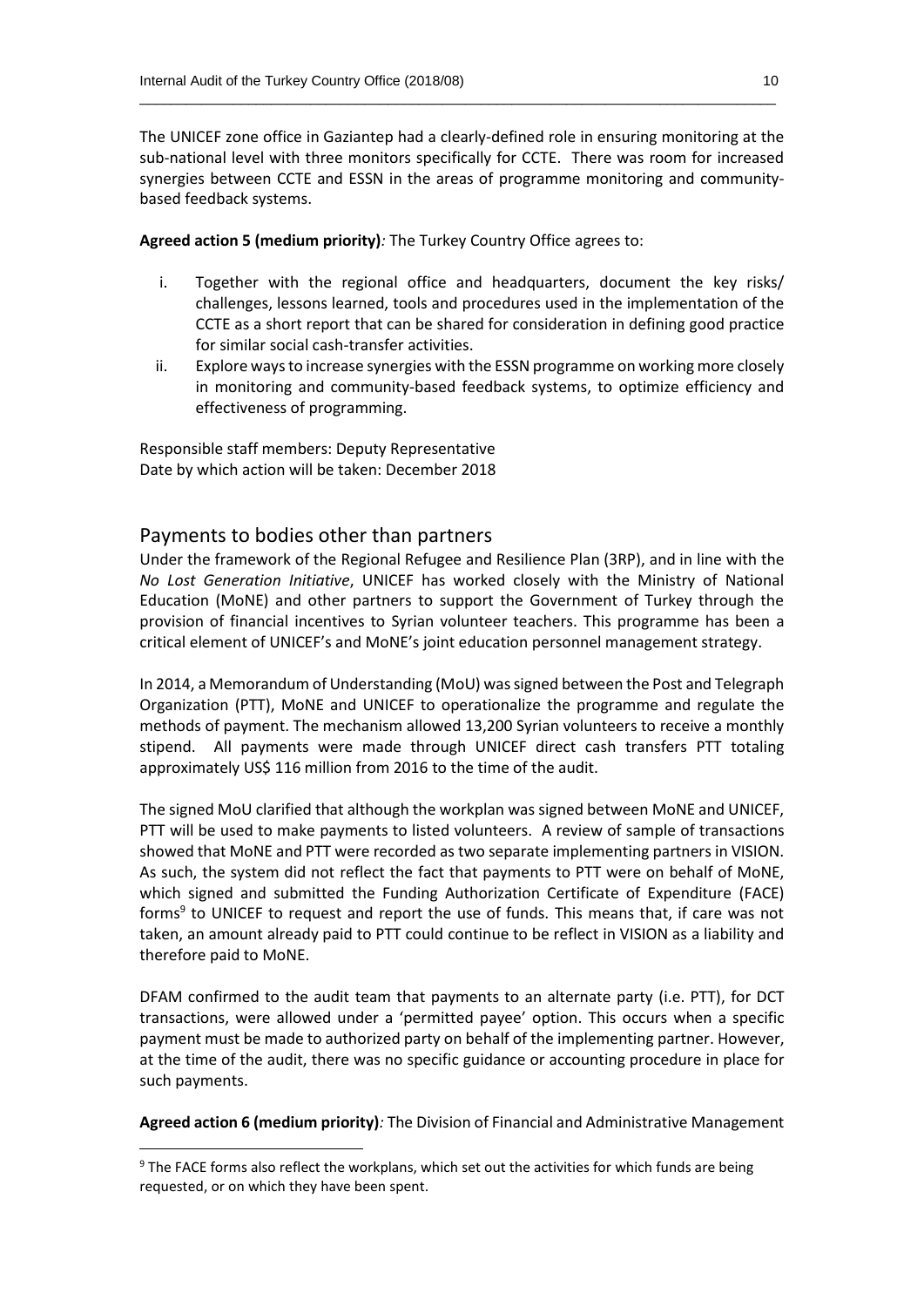(DFAM) agrees to:

i. Update DFAM procedures on DCTs, incorporating requirements on payments made through bodies other than implementing partners and their being set up as permitted payees.

 $\_$  , and the set of the set of the set of the set of the set of the set of the set of the set of the set of the set of the set of the set of the set of the set of the set of the set of the set of the set of the set of th

ii. Work with the country office in order to put this mechanism in place in Turkey.

Responsible staff members: Chief Accounts, Financial Reporting and Grant Management Date by which action will be taken: 31 December 2018

#### Supply distribution

The office had a workflow for procurement and payment of supplies and institutional services. It also had 26 long-term arrangements and had 12 service providers that were also used by other UN agencies. In 2017, and 2018 up to 10 April, the total value of goods and services procured amounted to US\$ 27.6 million. The office workplans identified supply inputs, and supply plans were drawn up.

In general, supplies were procured in timely manner. However, the audit noted some issues in the distribution of certain supplies, arising from delays in provision of the necessary distribution plans by the Government partner. For example, in 2017 the procurement of school bags and stationery kits amounted to US\$ 4 million – but the materials were distributed one to two and a half months after the start of the school year. These delays had occurred consistently over the last two years.

The office said that there had been ongoing discussions about this with MoNE. However, the system was such that distribution lists were collected from various locations all over the country and sent to MoNE for validation before being shared with UNICEF for action. This process took time and delayed distribution. During a field visit, the audit team noted that similar school items were being procured and distributed by the Government – so there might be potential to combine the two processes and work through the national systems to enable a more decentralized, faster and more efficient distribution process.

**Agreed action 7 (medium priority)***:* The Turkey Country Office agrees to work closely with the Government partner to enhance planning, and/or consider reviewing the current process to enable timely and efficient distribution.

Responsible staff members: Chief Education Date by which action will be taken: October 2018

#### Accountability to affected populations

**.** 

Humanitarian work is coordinated through the Inter-Agency Standing Committee (IASC), a forum involving the key UN and non-UN humanitarian partners. UNICEF adheres to the IASC's Accountability to Affected Populations (AAP) framework, which summarizes the key concepts for making programming at field level more accountable to affected populations.<sup>10</sup> UNICEF globally requires that in situations of stability as well as in crisis, efforts to increase

 $10$  The IASC defines this accountability as "an active commitment to use power responsibly by taking account of, giving account to, and being held to account by the people humanitarian organizations seek to assist."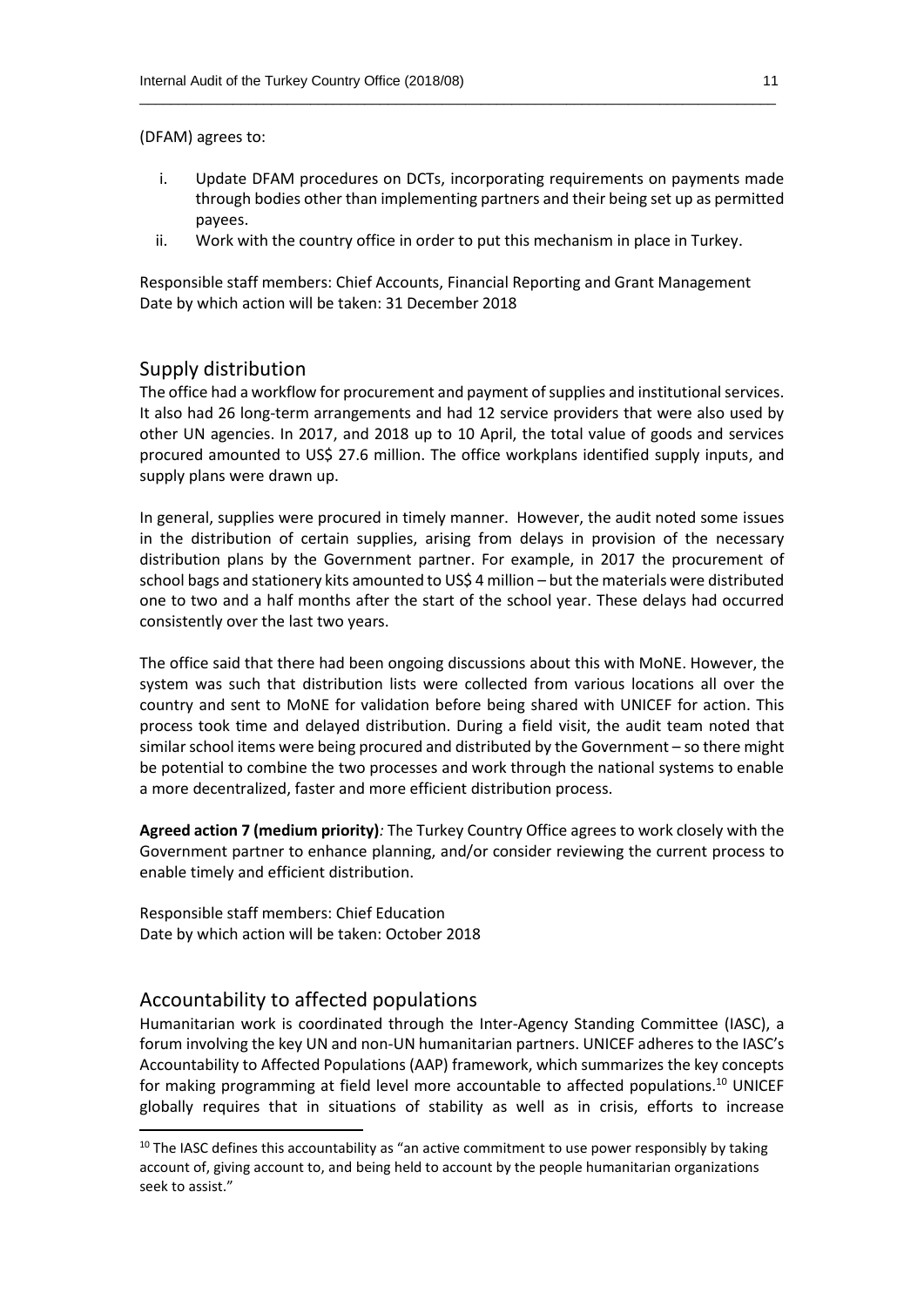accountability should be implemented systematically and across sectors. Whilst UNICEF had yet to provide additional standards and guidance to country offices for implementation of this, the 3RP clearly required embedding AAP measures in in sector plans and procedures.

 $\_$  , and the set of the set of the set of the set of the set of the set of the set of the set of the set of the set of the set of the set of the set of the set of the set of the set of the set of the set of the set of th

In this regard, the audit sought to assess whether the office had addressed AAP in programme design and monitoring, and established channels for feedback and complaints. The audit's review of a sample of proposals and workplans and the monitoring framework noted that AAP feedback mechanisms had been embedded in only some workplans, whilst the other workplans made no reference to AAP. There was no clear AAP feedback or complaints mechanisms in the proposals. Where there were feedback and complaints mechanisms, there was a lack of detail on how the responses to the feedback would be managed. Finally, there was nothing specifically related to community feedback mechanisms in the monitoring framework.

For example, the Turkish Red Crescent call centre, which specifically related to the Emergency Social Safety Net (ESSN) and Conditional Cash Transfer for Education (CCTE), was well set up for regular analysis of the number of contacts made and the category of enquiries. However, the audit team did not see how this information was used for programme input. The Winterization programme did have a process by which complaints would be followed up by monitoring visits, while for municipalities there was support for strengthening hotlines dealing with issues related to child marriages. However, the audit saw no evidence of processes for follow-up and response for any complaints/data generated from these mechanisms. Further, as most channels available were either programme-specific through a Government or Government-related entity, the data may not be necessarily available to UNICEF/UN for further analysis. Despite this, there was no clear view as to whether these avenues were adequate or needed to be supplemented with other mechanisms. The audit also noted that, while multiple channels provide targeted communities more opportunities to provide input, the best practice would to be able to put all the information together to analyze trends that may have an impact on the programming.

**Agreed action 8 (medium priority)***:* The Turkey Country Office, with support from the Regional Office and the Emergency Operations division, agrees to:

- i. Analyze community feedback, focused on key programmes, in consultation with relevant headquarters divisions; and use the results to assess whether it is necessary to institute additional feedback and complaints mechanisms.
- ii. Integrate activities related to the agreed priority AAP collaborations in the Annual Management Plan and formulate appropriate indicators to regularly assess the uptake of feedback and complaints mechanisms.
- iii. Include funding for such activities in proposals and, at the interagency level, advocate data exchange and analysis on beneficiary feedback mechanisms.

Responsible staff members: Deputy Representative Date by which action will be taken: January 2019

#### Protection from sexual exploitation and abuse (PSEA)

UNICEF's mandate gives it a special responsibility to serve and protect children. Sexual exploitation and abuse constitute acts of serious misconduct. In 2003, the Secretary-General issued a Bulletin (ST/SGB/2003/13) applicable to all UN staff, which set out special measures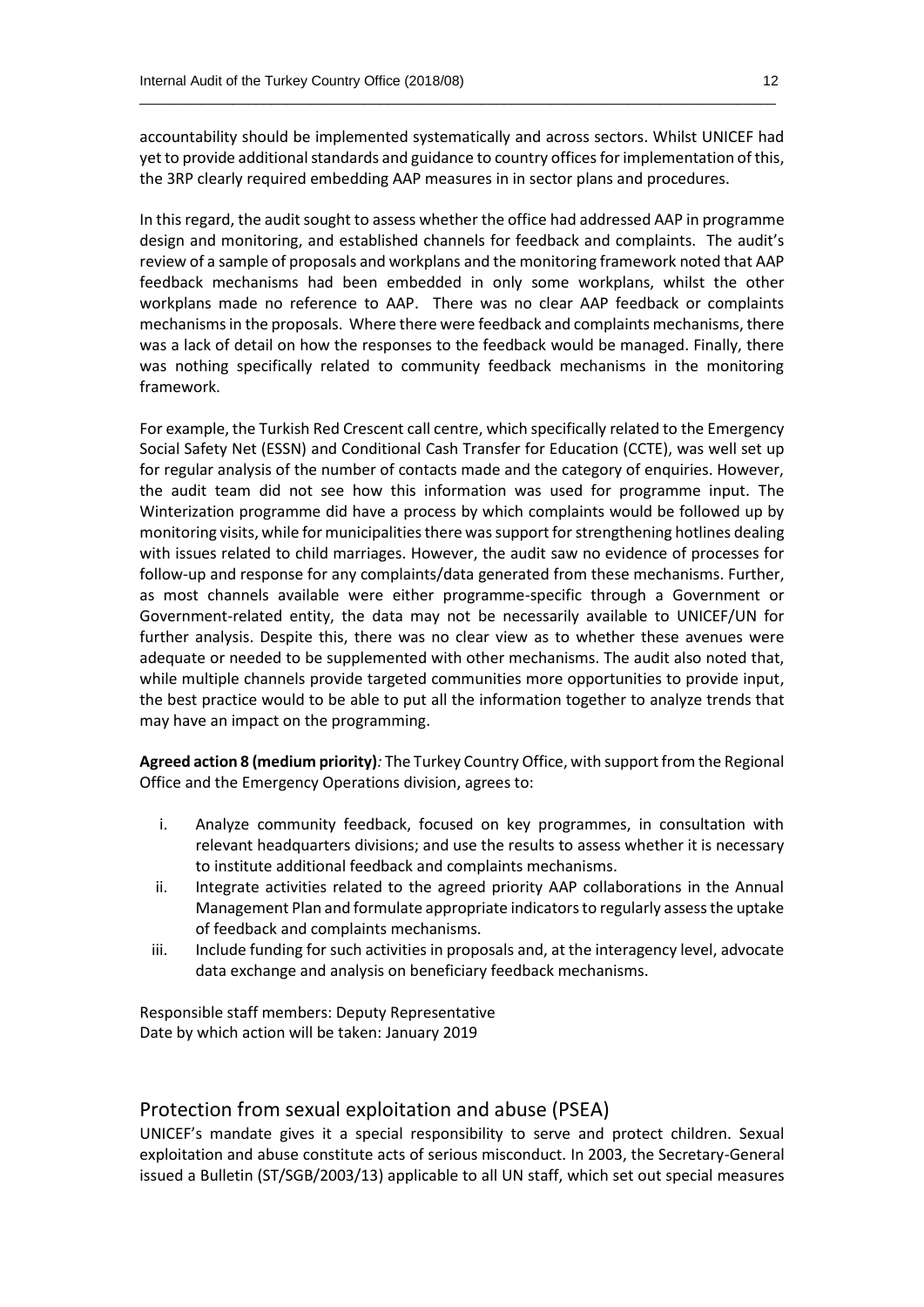for protection from sexual exploitation and sexual abuse.

UNICEF's Core Commitments for Children<sup>11</sup> requires the formulation of separate procedures for Sexual Exploitation and Abuse (SEA), as does the 3RP, which requires the promotion of appropriate mechanisms to address concerns and complaints, including on SEA. The audit looked at how the country office had responded to PSEA in the Turkey context.

 $\_$  , and the set of the set of the set of the set of the set of the set of the set of the set of the set of the set of the set of the set of the set of the set of the set of the set of the set of the set of the set of th

At the time of the audit, all Turkey Country Office staff had completed the mandatory UNICEF training on PSEA. Two other UN agencies interviewed said there had been a recent initiative to work together on PSEA, but no specific collaborative actions had been formulated yet. The UNICEF office provided the audit team with copies of reminders it had written to partners at the end of March 2018 on their obligations on child safeguarding and offering to assist the partnersif required. The office had also obtained the safeguarding policies or codes of conduct for their major NGO partners. However, the audit team did not see evidence of distinct PSEA procedures (such as an appropriate adaptation of AAP mechanisms) particularly for community-based outreach and feedback.

**Agreed action 9 (medium priority)***:* The Turkey Country Office agrees to further strengthen its approach to PSEA by:

- I. Analyzing the existing PSEA mechanisms in-country, with support from the regional office and HQ, and instituting additional mechanisms in response to any gaps identified during that exercise.
- II. Seeking agreement on and adoption of priority areas of collaboration on PSEA within the United Nations Country Team, particularly relating to data, outreach and community-based mechanisms.

Responsible staff members: Representative/Deputy Representative Date by which action will be taken: January 2019

**.** 

<sup>&</sup>lt;sup>11</sup> The Core Commitments for Children in Humanitarian Action constitute UNICEF's central policy on how to uphold the rights of children affected by humanitarian crises. The text can be downloaded from http://www.unicef.org/publications/index\_21835.html.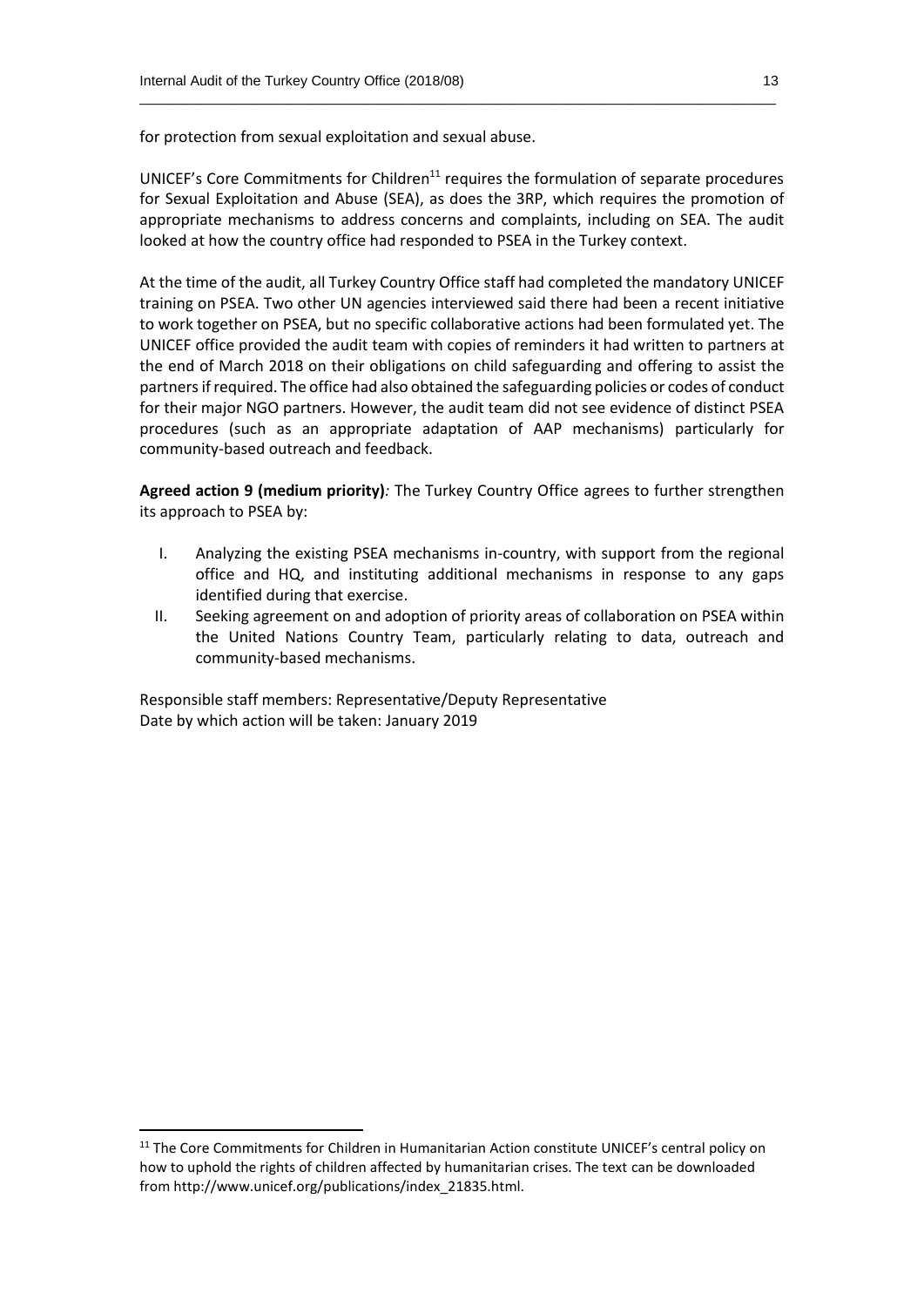### Annex A: Methodology, and definitions of priorities and conclusions

 $\_$  , and the set of the set of the set of the set of the set of the set of the set of the set of the set of the set of the set of the set of the set of the set of the set of the set of the set of the set of the set of th

The audit team used a combination of methods, including interviews, document reviews, testing samples of transactions. The audit team visited UNICEF locations and supported programme activities. The audit compared actual controls, governance and risk management practices found in the office against UNICEF policies, procedures and contractual arrangements.

OIAI is firmly committed to working with its clients and helping them to strengthen their internal controls, governance and risk management practices in the way that is most practical for them. With support from the relevant regional office, the country office reviews and comments upon a draft report before the departure of the audit team. The Representative and their staff then work with the audit team on agreed action plans to address the observations. These plans are presented in the report together with the observations they address. OIAI follows up on these actions and reports quarterly to management on the extent to which they have been implemented. When appropriate, OIAI may agree an action with, or address a recommendation to, an office other than the client's (for example, a regional office or Headquarters division).

The audit looks for areas where internal controls can be strengthened to reduce exposure to fraud or irregularities. It is not looking for fraud itself. This is consistent with normal practices. However, UNICEF's auditors will consider any suspected fraud or mismanagement reported before or during an audit and will ensure that the relevant bodies are informed. This may include asking the Investigations section to take action if appropriate.

The audit was conducted in accordance with the International Standards for the Professional Practice of Internal Auditing of the Institute of Internal Auditors. OIAI also followed the reporting standards of the International Organization of Supreme Audit Institutions.

### Priorities attached to agreed actions

- High: Action is considered imperative to ensure that the audited entity is not exposed to high risks. Failure to take action could result in major consequences and issues.
- Medium: Action is considered necessary to avoid exposure to significant risks. Failure to take action could result in significant consequences.
- Low: Action is considered desirable and should result in enhanced control or better value for money. (Low-priority actions, if any, are agreed with the country office management but are not included in this final report.)